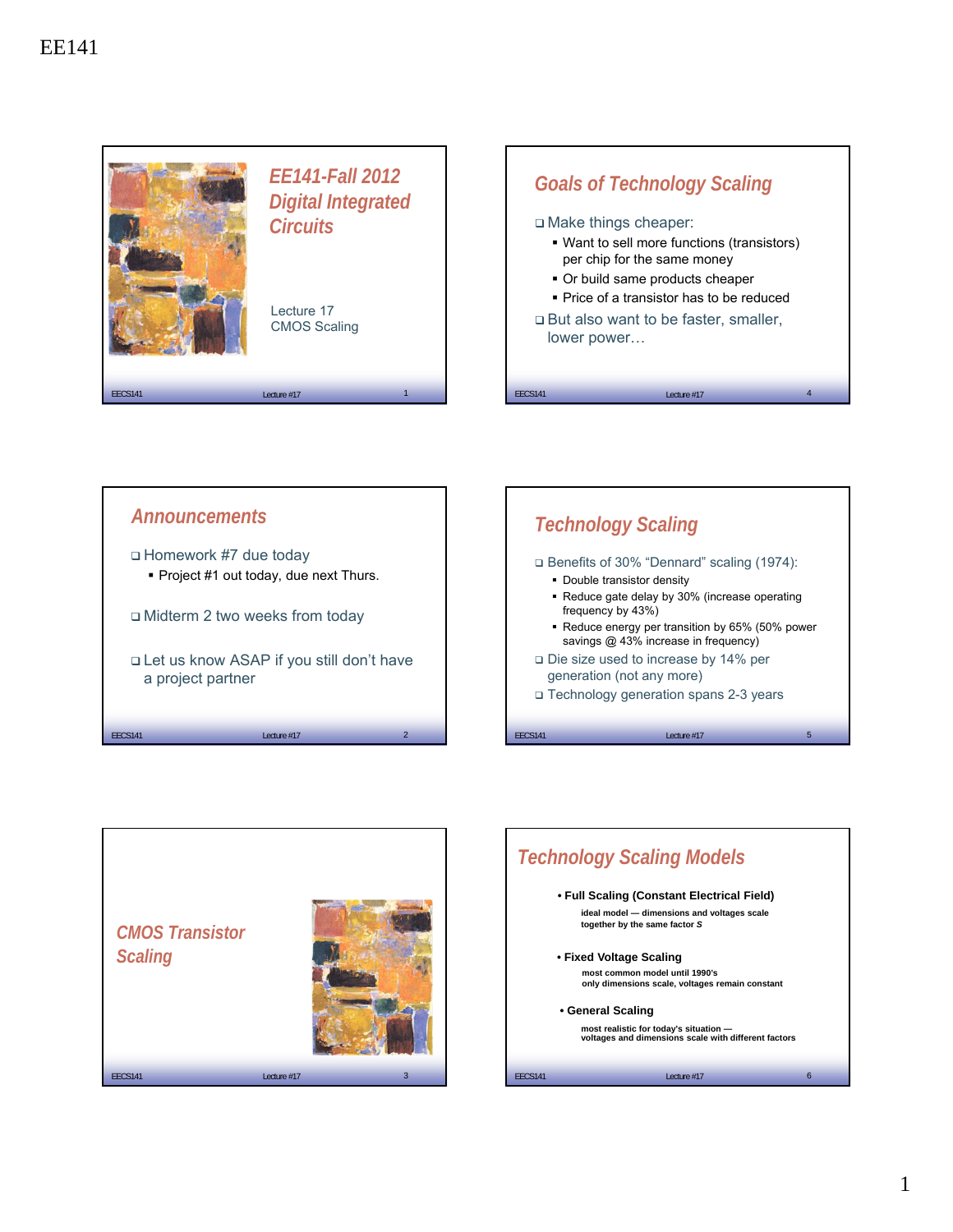

| Parameter           | Relation                                                  | Full<br>Scaling  | General<br>Scaling | <b>Fixed Voltage</b><br>Scaling |
|---------------------|-----------------------------------------------------------|------------------|--------------------|---------------------------------|
| $W, L, t_{ov}$      |                                                           | 1/S              | 1/S                | 1/S                             |
| $V_{DD}$ , $V_T$    |                                                           | 1/S              | 1/L                | $\mathbf{1}$                    |
| $N_{\rm SUB}$       | $V/W_{\text{depl}}^2$                                     | s                | $S^2/U$            | $S^2$                           |
| Area/Device         | WL                                                        | 1/S <sup>2</sup> | 1/S <sup>2</sup>   | $1/S^2$                         |
| $C_{ox}$            | $1/t_{\rm ev}$                                            | s                | s                  | s                               |
| $C_{L}$             | $C_{\alpha x} WL$                                         | 1/S              | 1/S                | 1/S                             |
| $k_p, k_p$          | $C_{\alpha x}$ W/L                                        | s                | s                  | s                               |
| $I_{av}$            | $k_{n,p}$ $V^2$                                           | 1/S              | $S/U^2$            | S                               |
| $t_{p}$ (intrinsic) | $C_L V / I_{av}$                                          | 1/S              | $U/S^2$            | 1/S <sup>2</sup>                |
| $P_{ov}$            | $C_L V^2/t_p$                                             | 1/S <sup>2</sup> | $S/U^3$            | s                               |
| <b>PDP</b>          | $C_VV^2$                                                  | 1/S <sup>3</sup> | 1/SU <sup>2</sup>  | 1/S                             |
|                     | Table 3.1: Scaling Relationships for Long Channel Devices |                  |                    |                                 |

|                                                                                                                                                                                                                        | <b>Full Scaling (Dennard, Long-Channel)</b> |   |
|------------------------------------------------------------------------------------------------------------------------------------------------------------------------------------------------------------------------|---------------------------------------------|---|
| $\Box$ W, L, t <sub>ox</sub> : 1/S<br>$\Box$ V <sub>DD</sub> , V <sub>T</sub> : 1/S                                                                                                                                    |                                             |   |
| ⊟ Area: WI<br>$\Box$ C <sub>ox</sub> : 1/tox<br>$\Box C_1$ : $C_{ox}$ WL<br>$\Box$ I <sub>D</sub> : C <sub>ox</sub> (W/L)(V <sub>DD</sub> -V <sub>T</sub> ) <sup>2</sup><br>$\Box$ R <sub>eg</sub> : $V_{DD}/I_{DSAT}$ |                                             |   |
| <b>FFCS141</b>                                                                                                                                                                                                         | Lecture #17                                 | 8 |

|                                                                                                       | <b>Full Scaling (Dennard, Short-Channel)</b>                                                                                            |    |
|-------------------------------------------------------------------------------------------------------|-----------------------------------------------------------------------------------------------------------------------------------------|----|
| $\Box$ W, L, t., : 1/S<br>$\Box$ V <sub>DD</sub> , V <sub>T</sub> : 1/S                               |                                                                                                                                         |    |
| ⊟ Area: WI<br>$\Box$ C <sub>ox</sub> : 1/tox<br>$\Box C_1$ : $C_{ox}$ WL<br>$R_{eq}: V_{DD}/I_{DSAT}$ | $\Box$ I <sub>D</sub> : WC <sub>ox</sub> $v_{\text{sat}}(V_{\text{DD}}-V_{\text{T}})^{2}/(V_{\text{DD}}-V_{\text{T}}-E_{\text{crit}}L)$ |    |
| <b>FFCS141</b>                                                                                        | Lecture #17                                                                                                                             | 11 |



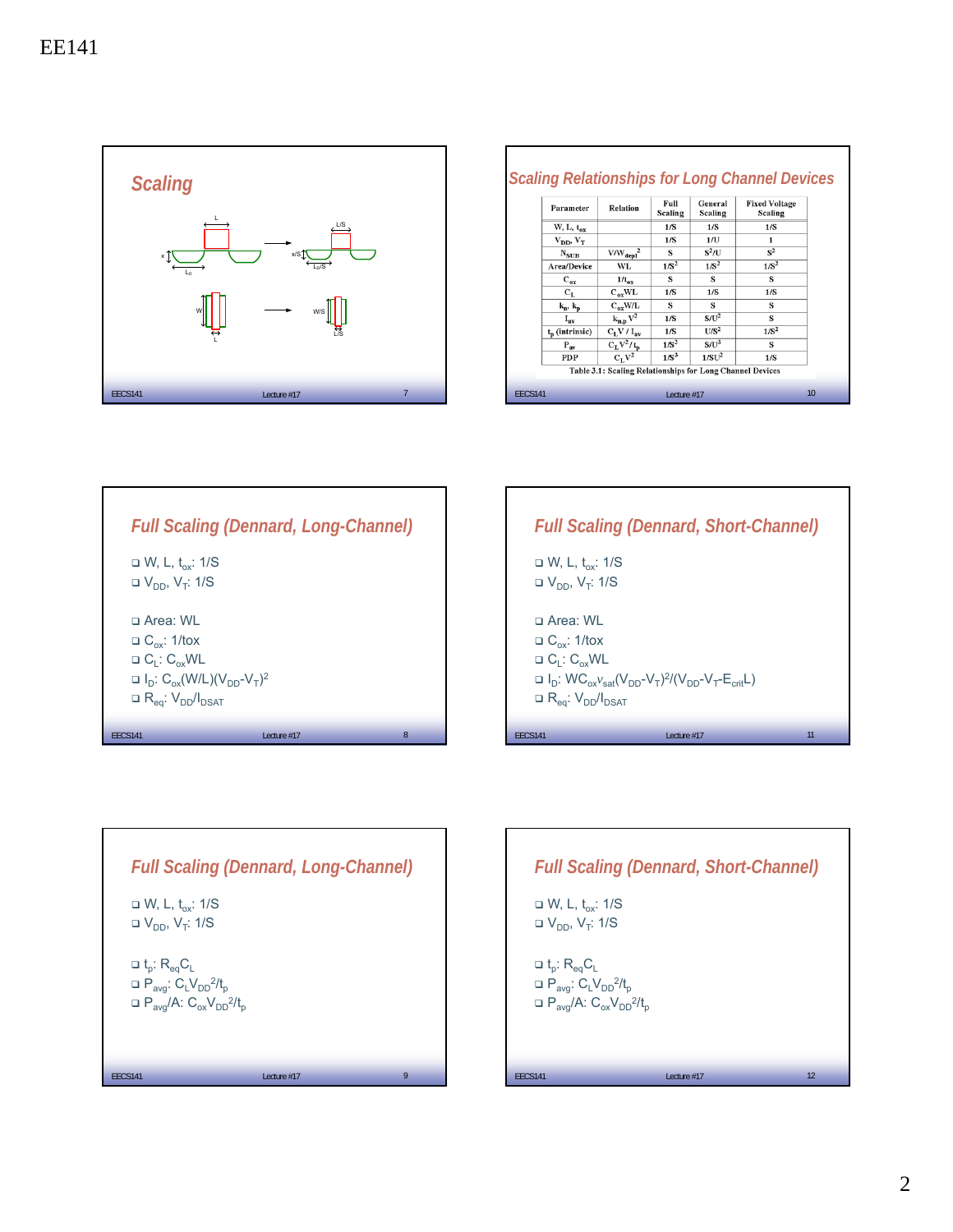|                | <b>Transistor Scaling</b><br>(Velocity-Saturated Devices)    |                                      |                     |                        |                              |    |  |  |  |
|----------------|--------------------------------------------------------------|--------------------------------------|---------------------|------------------------|------------------------------|----|--|--|--|
|                | Parameter                                                    | <b>Relation</b>                      | <b>Full Scaling</b> | <b>General Scaling</b> | <b>Fixed-Voltage Scaling</b> |    |  |  |  |
|                | $W_L$ , $t_{\text{cor}}$                                     |                                      | 1/S                 | 1/S                    | 1/S                          |    |  |  |  |
|                | $V_{DD}$ $V_T$                                               |                                      | 1/S                 | 1/17                   | $\mathbf{I}$                 |    |  |  |  |
|                | $N_{\text{CIR}}$                                             | $V/W_{\rm deel}^2$                   | $\boldsymbol{S}$    | $S^2/II$               | $S^2$                        |    |  |  |  |
|                | Area/Device                                                  | W L                                  | $1/S^2$             | $1/S^2$                | $1/S^2$                      |    |  |  |  |
|                | $C_{\alpha\nu}$                                              | $1/t_{av}$                           | S                   | S                      | S                            |    |  |  |  |
|                | $C_{\text{gate}}$                                            | $C_{\alpha}$ WL                      | 1/S                 | 1/S                    | 1/S                          |    |  |  |  |
|                | $k_{\rm\scriptscriptstyle 1P}$ $k_{\rm\scriptscriptstyle 2}$ | $C_{co}W/L$                          | S                   | $\overline{S}$         | $\boldsymbol{S}$             |    |  |  |  |
|                | $I_{\rm sat}$                                                | $C_{\infty}WV$                       | 1/S                 | 1/U                    | т                            |    |  |  |  |
|                | <b>Current Density</b>                                       | L.Area                               | $\boldsymbol{S}$    | $S^2/U$                | $S^2$                        |    |  |  |  |
|                | Ron                                                          | $V/I_{\text{ext}}$                   | $\mathbf{I}$        | $\mathbf{1}$           | I.                           |    |  |  |  |
|                | <b>Intrinsic Delay</b>                                       | $R_{\alpha}C_{\alpha\alpha\epsilon}$ | 1/S                 | 1/S                    | 1/S                          |    |  |  |  |
|                | $\boldsymbol{p}$                                             | $I_{\text{var}}V$                    | $1/S^2$             | $1/L^2$                | 1                            |    |  |  |  |
|                | <b>Power Density</b>                                         | P/Area                               | т                   | $S^2/L^2$              | $S^2$                        | 13 |  |  |  |
| <b>EECS141</b> | Lecture $#1/$                                                |                                      |                     |                        |                              |    |  |  |  |